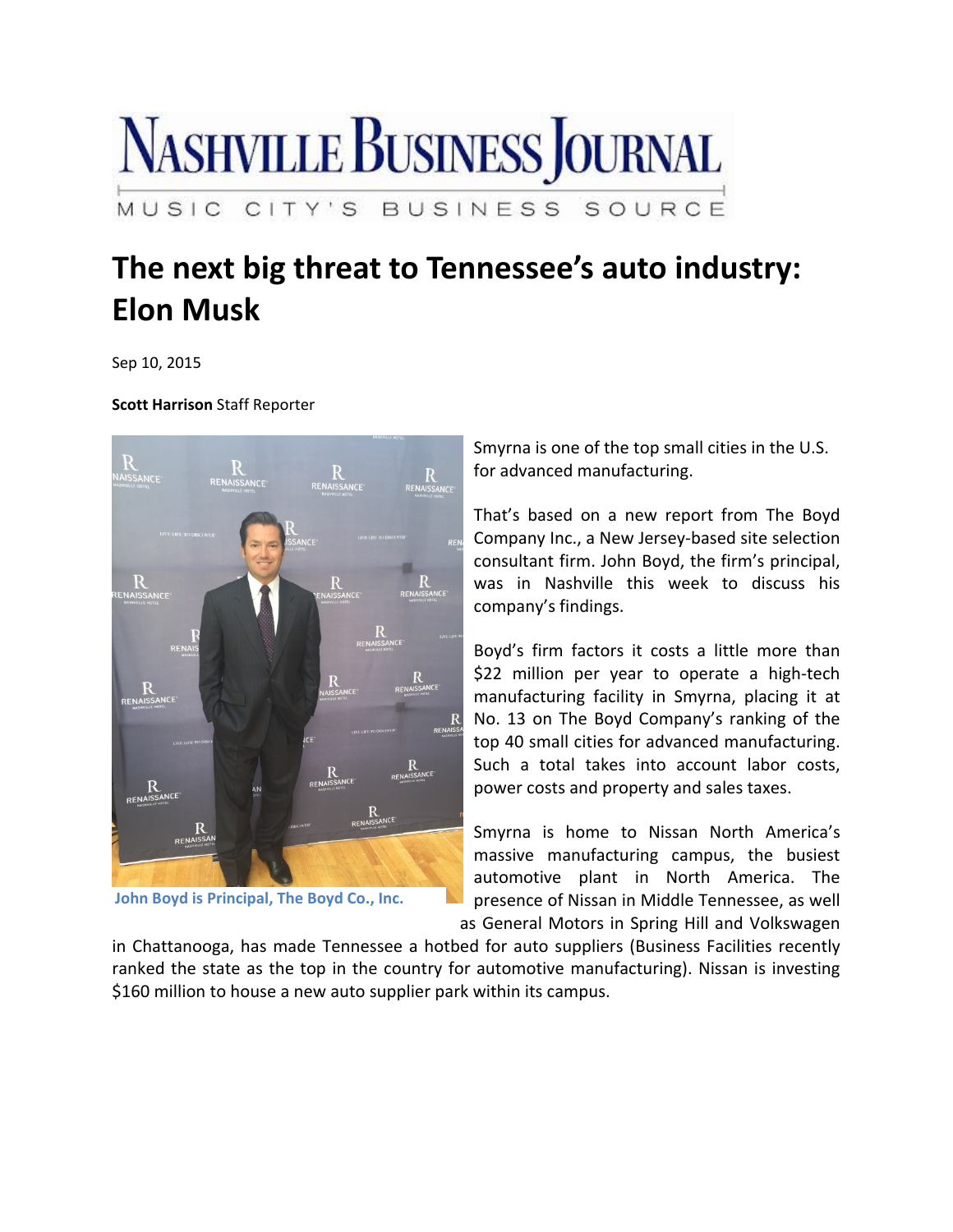

**Tesla Model S**

"Smyrna is very attractive when you look at the costs of labor compared to other markets, and the real estate costs," Boyd told me. "The region also benefits from a strong business climate. … The Nashville brand is very strong. It's hard having this conversation without talking about the strength of the city's brand."

Yet Boyd points to a big potential threat to Tennessee's status as an automotive hub: Elon Musk and Tesla.

Tesla is in the midst of building an estimated \$5 billion lithium‐ion battery factory outside of Reno, Nev. Boyd says the interest from advanced manufacturers looking to set up shop near this sprawling facility has been overwhelming. Tesla announced the project last year.

"Since the Tesla gigafactory search, our phone has been ringing off the hook with suppliers," Boyd told me.

"Historically, we'd present a report like this in Nashville and focus on the right‐to‐work neighbors, markets like South Carolina, Georgia and North Carolina," Boyd said. "Now you have a new market you're competing with head on, and that's northern Nevada. That's emerging as a real threat to the Nashville region, and it's all related to the [new] Tesla factory."